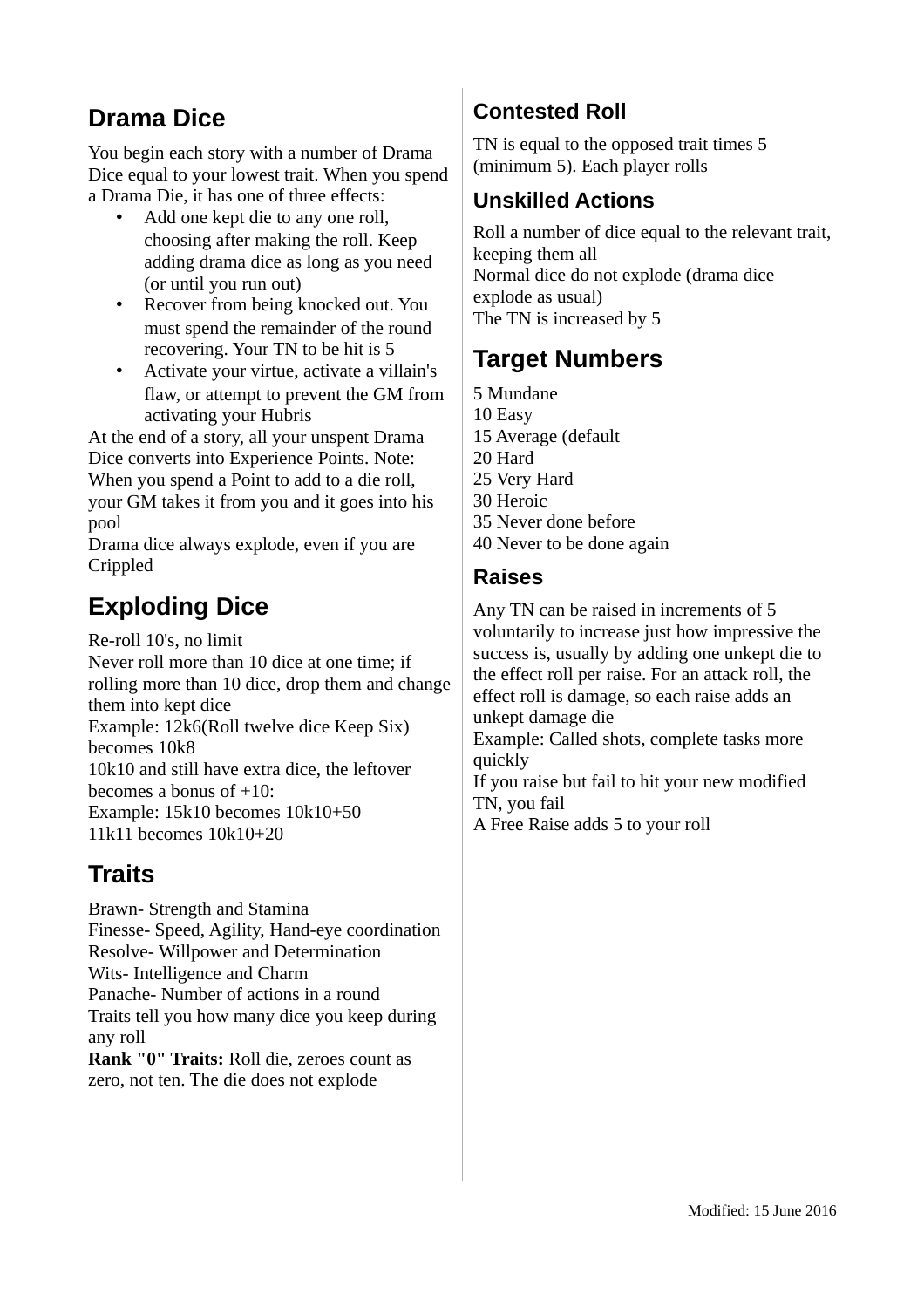# **Combat**

## **Initiative**

Roll a number of dice equal to your Panache. These are Action Dice. They don't explode. The number shown on the Action Dice are the phases in which you will get to act. If players or NPC want to go first but perform the same phase, add up the dice, the highest goes first **Hold your action:** A held action can be used any time within a round (10 phases). All actions must be used by the 10th phase or they are lost **Interrupt Actions:** You may exchange two (higher) action dice for one in order to act in the current phase

## **Passive Defence**

Used without using up an action. Equal to 5+ (Defence Knack x5) This is the number your enemies are usually rolling against in order to hit you

#### **Expanded Defence Knack Table**

Footwork: At any time Parry (weapon): Only when holding that weapon Balance: When fighting on a unstable surface Climbing: When climbing Leaping: When leaping Riding: When riding Rolling: When rolling or sliding Sprinting: When running Swimming: When swimming Swinging: When swinging

### **Active Defence**

A last chance to avoid damage. First you must spend an action die showing this phase. You roll Wits + Defence Knack, keeping Wits, you must use the same Defence Knack against the attack that you used as a passive defence. Your TN is the attackers attack roll. You must equal or exceed the TN to avoid the damage.

### **Attack**

Finesse + Attack Knack Off-hand penalty: -1 unkept die For each raise, add one unkept die to the damage roll

### **Ranged Attack**

Range on character sheet is the maximum distance

Short Range is any distance up to 1/2 of this range

Long Range is from 1/2 range to maximum range

#### **Firearms**

Fires against target's Passive Defence only. May not use Parry and may not be avoided with an Active Defence

Two pistols at the same time with one action. This raises the TN by 5. Don't roll for each attack, attacks do 5k4 damage

#### **Improvised weapons**

Firm improvised weapons (made of glass, clay, wood, etc.) break any time you roll a 10 on any of their damage dice. Hard improvised weapons (metal or stone) break any time any of the damage dice you roll explode more than once (i.e., you roll a 20 or more on a single die). Soft weapons don't break.

#### **Damage Roll**

Hand-held: Brawn Smaller than person: Brawn+1 Person-sized: Brawn+2 (-1 unkept die to hit) Larger than person: Brawn+3 (-2 unkept to hit) Keep 1 die if a blunt weapon, keep 2 if sharp

## **Wound Checks**

Every time you are wounded: Roll Brawn with a TN equal to the flesh wounds taken so far. If you fail the roll, you suffer a Dramatic Wound(+ one additional wound for every 20 you failed the roll by.

Firearms: Take additional wound for every 10 you failed by.

#### **Dramatic Wounds**

When you suffer a dramatic wound, flesh wounds are reset to zero.

If dramatic wounds are equal to or greater than Resolve, character is Crippled. No dice (except drama dice) explode.

If dramatic wounds are equal to or greater than Double Resolve, character is Knocked Out.

At the end of each battle, erase all your flesh wounds, but not dramatic wounds.